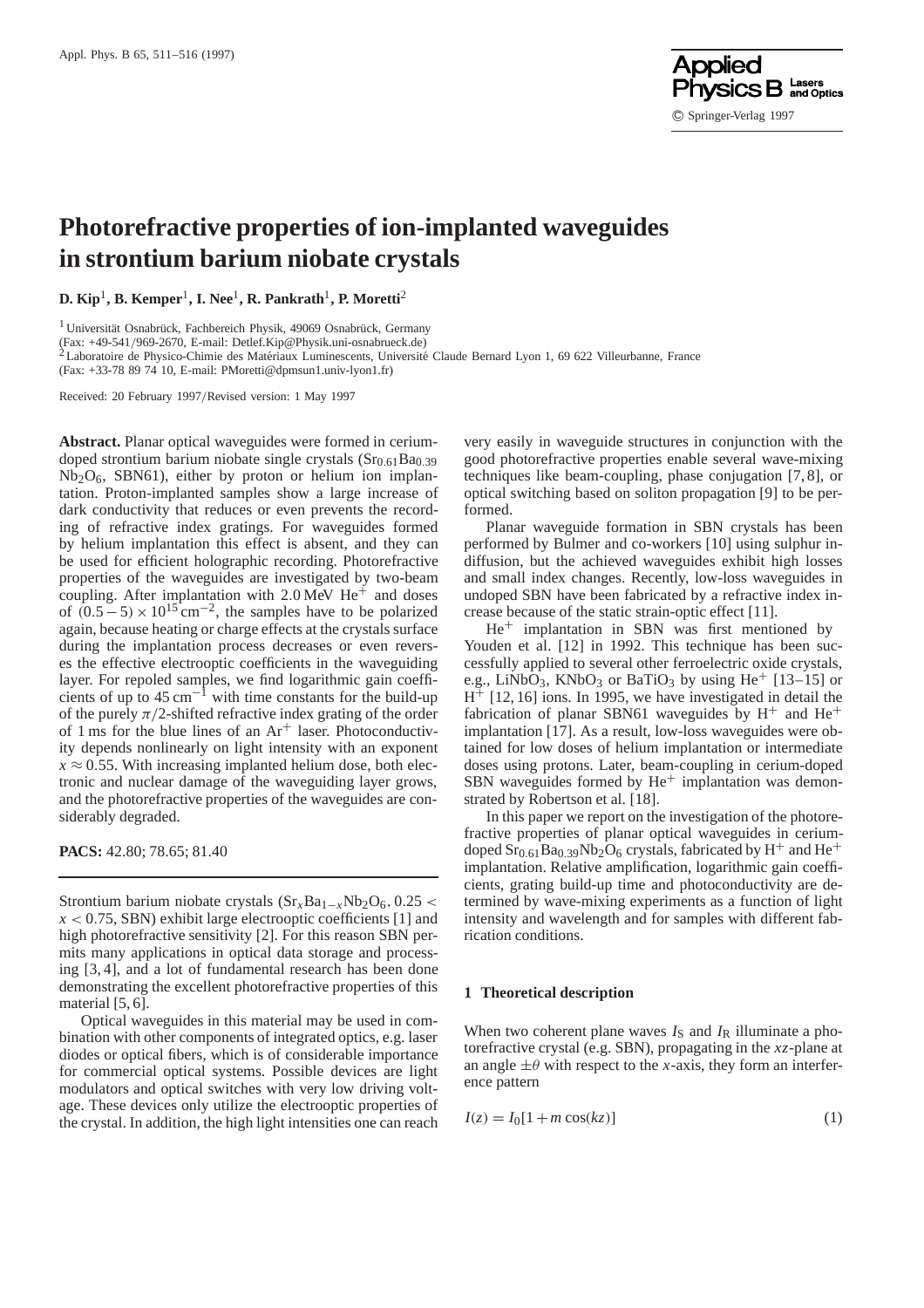with the modulation  $m = 2\sqrt{I_S I_R}/I_0$ ,  $I_0 = I_S + I_R$ . Here *k* is the grating wavevector,  $|k| = 4\pi \sin(\theta)/\lambda = 2\pi/\Lambda$ , where  $\lambda$  is the light wavelength and Λ is the grating period. The *c*-axis of the crystal is parallel to the *z*-direction.

Redistribution of excited charge carriers leads to the build-up of a space charge field *E*sc that modulates the ordinary and extraordinary refractive indices  $n_{o,e}$  via the electrooptic effect,

$$
\Delta n_{\text{o,e}} = -\frac{1}{2} n_{\text{o,e}}^3 r_{13,33} E_{\text{sc},3} \,. \tag{2}
$$

Here *r* denotes the electrooptic tensor. The temporal development of the amplitude  $\Delta n^s$  of the refractive index modulation during writing and decay of the grating can be described by exponential laws [19],

$$
\Delta n_{\text{o,e}}(t) = \Delta n_{\text{o,e}}^{\text{s}} \left[ 1 - \exp\left(\frac{-t}{\tau}\right) \right],\tag{3}
$$

$$
\Delta n_{\text{o,e}}(t) = \Delta n_{\text{o,e}}^{\text{s}} \exp\left(\frac{-t}{\tau}\right) \,, \tag{4}
$$

where  $\tau = \epsilon^{st} \epsilon^0 / \sigma$  is the time constant (Maxwell time) for holographic recording, and  $\epsilon^{st}$  and  $\epsilon^{0}$  are static and vacuum dielectric constants. The conductivity  $\sigma$  has contributions of dark and photoconductivity,  $\sigma = \sigma_d + \sigma_0 I^x$ , where the photoconductivity depends in a two-level model [20] nonlinearly on intensity with an exponent  $0.5 \le x \le 1$ .

The diffraction efficiency  $\eta$  is defined as the ratio of diffracted and total transmitted light intensity. It is connected to the amplitude of the refractive index modulation and interaction length *L* via Kogelnik's equation,

$$
\eta = \frac{I_{S'}}{I_{S'} + I_{R'}} = \sin^2\left(\frac{\pi L \Delta n}{\lambda \cos(\theta)}\right) . \tag{5}
$$

When the recorded refractive index grating is not in phase or antiphase with the light intensity pattern, the signal beam  $I<sub>S</sub>$ can be amplified by the pump beam  $I_R$ . The logarithmic gain coefficient  $\Gamma$  of two-wave mixing is described by

$$
\Gamma = \frac{1}{L} \ln \left( \frac{I_{S'} I_R}{I_{R'} I_S} \right) = -\frac{4\pi \Delta n_\phi}{m \lambda \cos(\theta)} . \tag{6}
$$

Here  $\Delta n_{\phi}$  is the  $\pi/2$ -shifted part of the refractive index grating. The relative amplification  $\gamma_0$  of the signal wave can be expressed in the form

$$
\gamma_0 = \frac{I_{S'}}{I_S} = \frac{(1+\beta) \exp(TL)}{1 + \beta \exp(TL)},
$$
\n(7)

with  $\beta = I_S/I_R$  as the intensity ratio of the interacting waves.

For small interaction lengths *L* and comparable light intensities  $I_s \approx I_R$ , the time evolution of two-wave mixing can be expressed by a Taylor expansion of zero and first order,

$$
I_{S'}(t) = I_S + \frac{I_S \Gamma L}{2} \left[ 1 - \exp\left(\frac{-t}{\tau}\right) \right].
$$
 (8)

## **2 Experimental methods**

## *2.1 Waveguide fabrication*

The implantation of light ions with high energy of some MeV into oxide crystals results in the formation of a buried damaged layer of reduced refractive index compared to the substrate material [21].

A numerical TRIM (Transport and Ranges of Ions in Matter) simulation of the implantation process is given in Fig. 1 for 2.0 MeV He<sup>+</sup> implantation into SBN61 and a dose of  $1 \times 10^{15}$  ions per cm<sup>2</sup>. The ions lose most of their energy by electronic ionizations during their path inside the crystal and for low kinetic energy of the ions, a large number of nuclear collisions occur that can result in a significant reduction of the refractive index. Note that the refractive index decrease is related to this nuclear damage; the concentration of deposited He+ ions is of minor importance.

Our investigations were carried out using cerium-doped  $Sr<sub>0.61</sub>Ba<sub>0.39</sub>Nb<sub>2</sub>O<sub>6</sub>$  crystals with a concentration of 0.1 wt.%  $CeO<sub>2</sub>$  in the melt. All samples have been polarized and precisely polished for endface coupling. Typical dimensions are  $2.5 \times 5.0 \times 1.0$  mm<sup>3</sup>, with the 5 mm edges along the *c*-axis of the crystal. The samples were irradiated at room temperature with  $H^+$  ions at an energy of 1.0 MeV and doses of  $(1-80)\times10^{15}$ cm<sup>-2</sup>, or He<sup>+</sup> ions at an energy of 2.0 MeV and doses of  $(0.5-60)\times10^{15}$ cm<sup>-2</sup>, respectively. During the implantation the temperature of the crystals was controlled by a combination of resistive heating and liquid nitrogen cooling, stabilizing the temperature to about 30 ◦C. The irradiated face of the *y*-cut crystal was slightly tilted with respect to the beam axis. To reduce heating of the sample surface it is preferable to work with a relatively low ion beam flux of  $0.06 \mu \text{Acm}^{-2}$ . In Table 1, the fabrication conditions of the investigated samples are shown.

In some cases it was necessary to repolarize the crystals again after ion implantation. Sample poling is performed in two steps: First, the samples are annealed for 1 h at  $200\,^{\circ}\text{C}$  to reduce electronic and nuclear damage in the implanted layer. After this treatment, an electric field of  $700 \text{ Vmm}^{-1}$  is applied while cooling down slowly to room temperature.

6



**Fig. 1.** TRIM simulation of implantation of 2.0 MeV He<sup>+</sup> ions into SBN61 crystals with a total dose of  $1 \times 10^{15}$  ions per cm<sup>2</sup>. Energy losses  $dE_n/dV$ ,  $dE_e/dV$ , and helium concentration  $c_{\text{He}}$  as a function of depth *d* measured from the substrate surface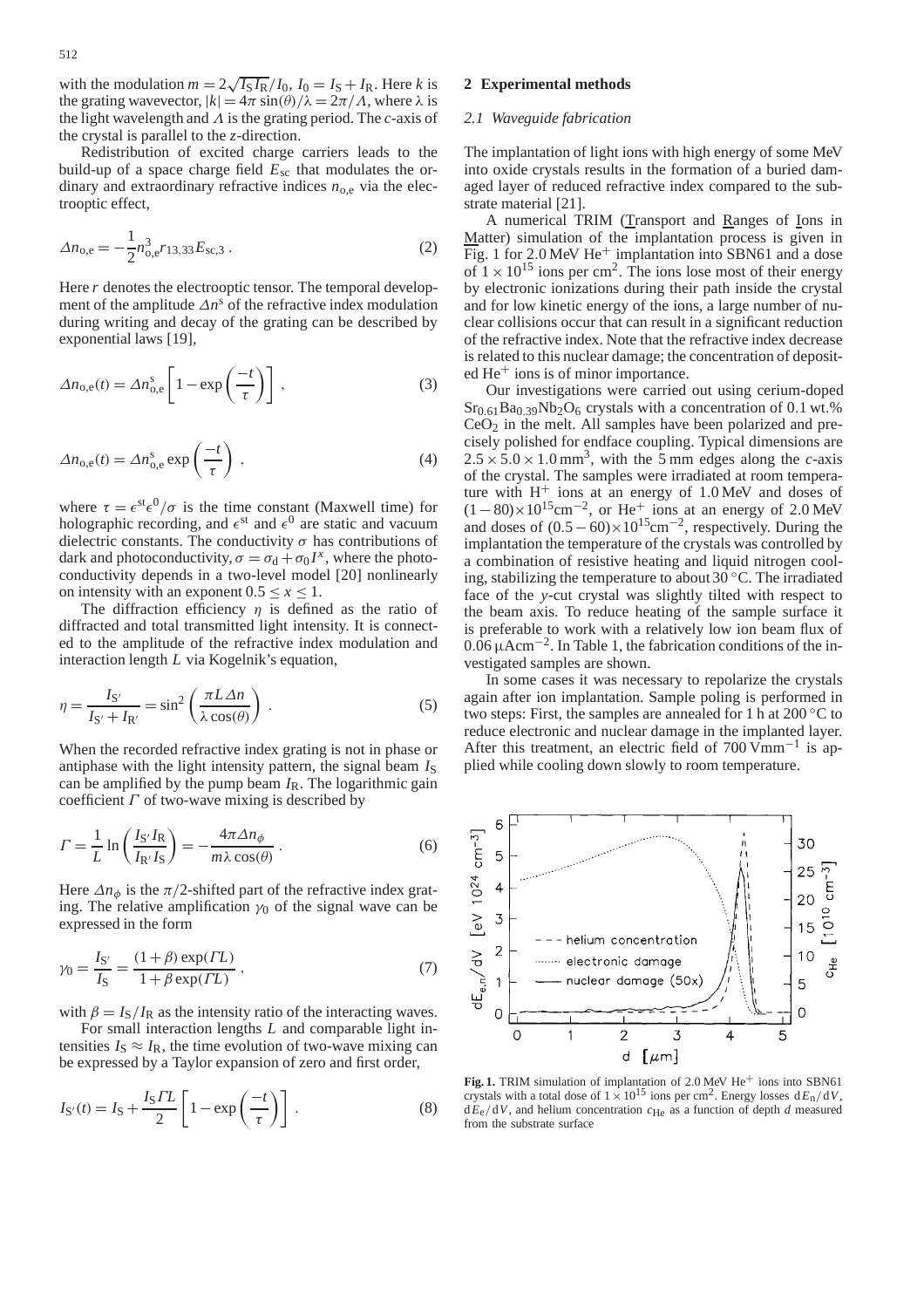**Table 1.** Fabrication parameters of the implanted planar waveguides in SBN61. E: ion energy; D: ion dose; F: beam flux

| Sample             | Ion   | $E$ [MeV] | $D \text{[cm}^{-2}$ ] | $F[\mu \text{Acm}^{-2}]$ |
|--------------------|-------|-----------|-----------------------|--------------------------|
| SBN-H              | $H^+$ | 1.0       | $1.5 \times 10^{16}$  | 0.30                     |
| SBN00              | $He+$ | 2.0       | $1.0 \times 10^{15}$  | 0.30                     |
| SBN <sub>3</sub> a | $He+$ | 2.0       | $0.5 \times 10^{15}$  | 0.06                     |
| SBN <sub>3</sub> b | $He+$ | 2.0       | $1.0 \times 10^{15}$  | 0.06                     |
| SBN <sub>3</sub> c | $He+$ | 2.0       | $2.0 \times 10^{15}$  | 0.06                     |
| SBN <sub>3e</sub>  | $He+$ | 2.0       | $5.0 \times 10^{15}$  | 0.06                     |

## *2.2 Measurement of conductivity*

For the measurement of the conductivity during the ion implantation, some samples were prepared with electrodes. Small slits (0.4 mm wide, 0.8 mm depth) are cut parallel to two of the edges and perpendicular to the *c*-axis of the crystals. The slits are filled with silver paste, and the distance of these electrodes is 3 mm. The resistance of the crystal is monitored by a precise ohmmeter. During a measurement the ion beam has to be switched off for some seconds, and, as the resistance depends on temperature, for each measured point the sample surface has the same temperature of  $(0±2)$ <sup>°</sup>C which is controlled by a thermocouple. From the resistance we can deduce directly the conductivity of the implanted layer.

# *2.3 Refractive index profiles*

The waveguiding properties of the implanted samples were investigated by dark line spectroscopy. We used a wellcharacterized rutile prism and a precise rotary stage to measure the effective refractive indices of the waveguides. Both TE and TM modes were excited by extraordinarily and ordinarily polarized light ( $\lambda = 514.5$  nm), respectively, propagating along the *x*-direction. From the measured effective refractive indices we calculate the corresponding refractive index profiles by a least-squares fit algorithm that optimizes the parameters of an assumed analytical profile function [22].

# *2.4 Holographic setup*

The experimental setup used for two-wave mixing (TWM) is shown in Fig. 2. Light of either an  $Ar^+$  laser or a HeNe laser is coupled into and out of the planar waveguide by microscope lenses (magnification  $20 \times$ ). A cylindrical lens in front of the incoupling device ensures small beam divergence inside the waveguiding layer. In our experiments, the full angle formed by the two intersecting beams is 10.6◦ inside the crystal. Beam diameter ( $1/e^2$  width of intensity) is 70  $\mu$ m, resulting in an interaction length of the two beams of 0.4 mm. The pump beam is switched on periodically with a mechanical beam chopper. Data aquisition is performed by a digital oscilloscope.

#### **3 Experimental results and discussion**

#### *3.1 Sample conductivity*

In Fig. 3 the measurement of the conductivity of a 1.0 MeV H+-implanted layer (sample SBN-H) is illustrated. Here the



**Fig. 2.** Setup for two-wave mixing in planar SBN61 waveguides.  $\lambda/2$ :  $\lambda/2$ plate; M: mirror; P: polarizer: BS: beamsplitter; OD: neutral density filter; CH: light chopper; CL: cylindrical lens; ML: microscope lens; W: waveguide; PD: photo detector

ion beam flux was  $0.3 \mu A \text{cm}^{-2}$ , in contrast to most other samples that have been implanted at lower flux. For the determination of the conductivity from the measured resistance, according to TRIM calculations (see Fig. 1) a conducting layer of  $1 \mu m$  thickness is assumed which is comparable to the width of the implanted refractive index barrier. This assumption has been proved by slightly polishing the surface of the waveguide which gives no measurable effect on the conductivity of the sample.

As can be seen, in the case of  $H^+$  implantation the conductivity of the implanted layer grows rapidly with ion dose, and we observe a temperature dependence of about  $d\sigma/dT = 10^{-3} \Omega^{-1} m^{-1} K^{-1}$ . After an implanted dose of some  $10^{15}$  cm<sup>-2</sup>, the samples reach a nearly metallic conductivity. Thus necessary poling is difficult or even impossible. As has been mentioned above, the large increase of conductivity of the samples can be attributed to the damage in the implanted barrier region; the waveguiding layer itself has a much lower conductivity. In  $He<sup>+</sup>$ -implanted waveguides this effect is absent, and photorefractive properties can be investigated easily.



**Fig. 3.** Measurement of conductivity  $\sigma$  as a function of the implanted H<sup>+</sup> dose  $D$  (sample SBN-H). A conducting layer of  $1 \mu m$  is assumed, and all values are measured at  $(0±2)$ °C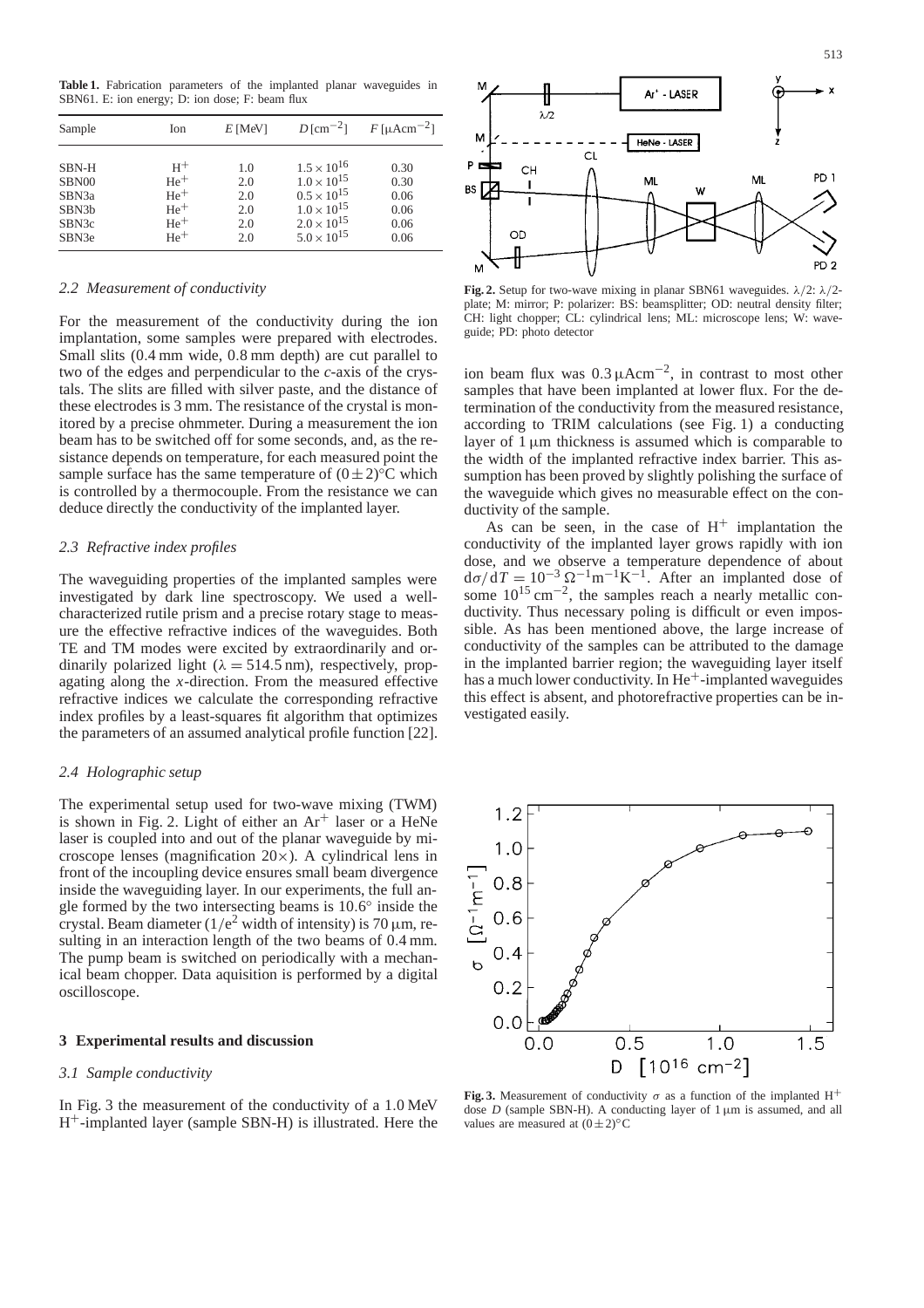

**Fig. 4.** Ordinary refractive index *n*o versus depth *d* measured from the waveguide surface. The samples 3a-3e are implanted with 2.0 MeV He<sup>+</sup> and doses of (0.5, 1, 2, and  $5 \times 10^{15}$  cm<sup>-2</sup>

## *3.2 Refractive index profiles*

The extraordinary refractive index profiles for the He+ implanted samples are shown in Fig. 4. The waveguide depth is about  $4.5 \mu m$  for He<sup>+</sup> implantation (TRIM calculation gives  $4.2 \mu m$  for the maximum of nuclear damage, see Fig. 1. For these waveguides, we observe a slight lowering of the refractive index at the surface, related to the electronic damage process that increases with the deposited ion dose. There are only very small electronic damage effects for the  $H^+$ implanted samples.

The thermal stability of both  $H^+$ - and  $He^+$ -implanted waveguides has been investigated by isochronal annealing  $(\Delta t = 1 h)$  at  $T = 100-500$  °C. As a result, after thermal treatment for one hour at 300 ◦C more than half of the initial refractive index decrease still remains.

# *3.3 Extinction*

By proton implantation we find a minimum of intensity loss of 6.9 cm<sup>-1</sup> for ordinarily and a higher value of  $9.2 \text{ cm}^{-1}$ for extraordinarily polarized light at 514.5 nm and at an intermediate dose of  $4 \times 10^{16}$  cm<sup>-2</sup>. For helium-implanted waveguides both values are about 7 cm−<sup>1</sup> for low doses of some  $10^{15}$  cm<sup>-2</sup>, increasing up to 15 cm<sup>-1</sup> for a dose of  $6 \times 10^{16}$  cm<sup>-2</sup>.

Figure 5 illustrates the dependence of the extinction coefficients  $\alpha_{0,e}$  on the implanted He<sup>+</sup> dose for ordinary and extraordinary polarization and a wavelength of 514.5 nm. For the investigated range of ion dose no significant changes in the extinction are observed. The losses can be attributed mainly to absorption by the substrate material itself, as the damping coefficient of the crystals used is  $\alpha_e = 6.5$  cm<sup>-1</sup> at 514.5 nm.

# *3.4 Photorefractive properties*

From the measurement of the amplified signal beam we can obtain the values of relative and logarithmic gain, and the amplitudes of shifted and total refractive index grating. From the



**Fig. 5.** Extinction coefficients  $\alpha_{e,o}$  of He<sup>+</sup>-implanted samples for extraordinary and ordinary light polarization versus implanted dose *D*. All values are corrected for Fresnel reflections, and an efficiency of 80% for the endface coupling has been assumed. The dashed lines are merely guides for the eye

grating build-up and decay times we can calculate the values of dark and photoconductivity.

In our  $He<sup>+</sup>$ -implanted crystals, the beam-coupling direction in the waveguiding layer is sometimes reversed compared to that in the substrate, depending on dose and ion flux. This effect has been observed for  $KNbO<sub>3</sub>$  [7] and BaTiO<sub>3</sub> waveguides [12], too. In our opinion, at least in our samples, this is connected with a change of the sign of spontaneous polarization due to surface heating or electric charge effects during implantation. This is not related to a change of the sign of photoexcited charge carriers, because after polarizing the samples again the beam coupling direction is the same as in the substrate.

The following results are obtained with sample SBN00. As an example, Fig. 6 presents the relative signal beam amplification  $\gamma_0$  as a function of beam intensity ratio  $\beta$  for  $\lambda = 476.5$  nm. From this data using (7), we can calculate the logarithmic gain coefficient Γ .



**Fig. 6.** Relative amplification  $\gamma_0$  versus signal-to-beam intensity ratio  $\beta$ , extraordinary polarization and  $\lambda = 476.5$  nm. The solid line is a fit according to (7), from which we obtain the logarithmic gain coefficient  $\Gamma_e = 22.4 \text{ cm}^{-1}$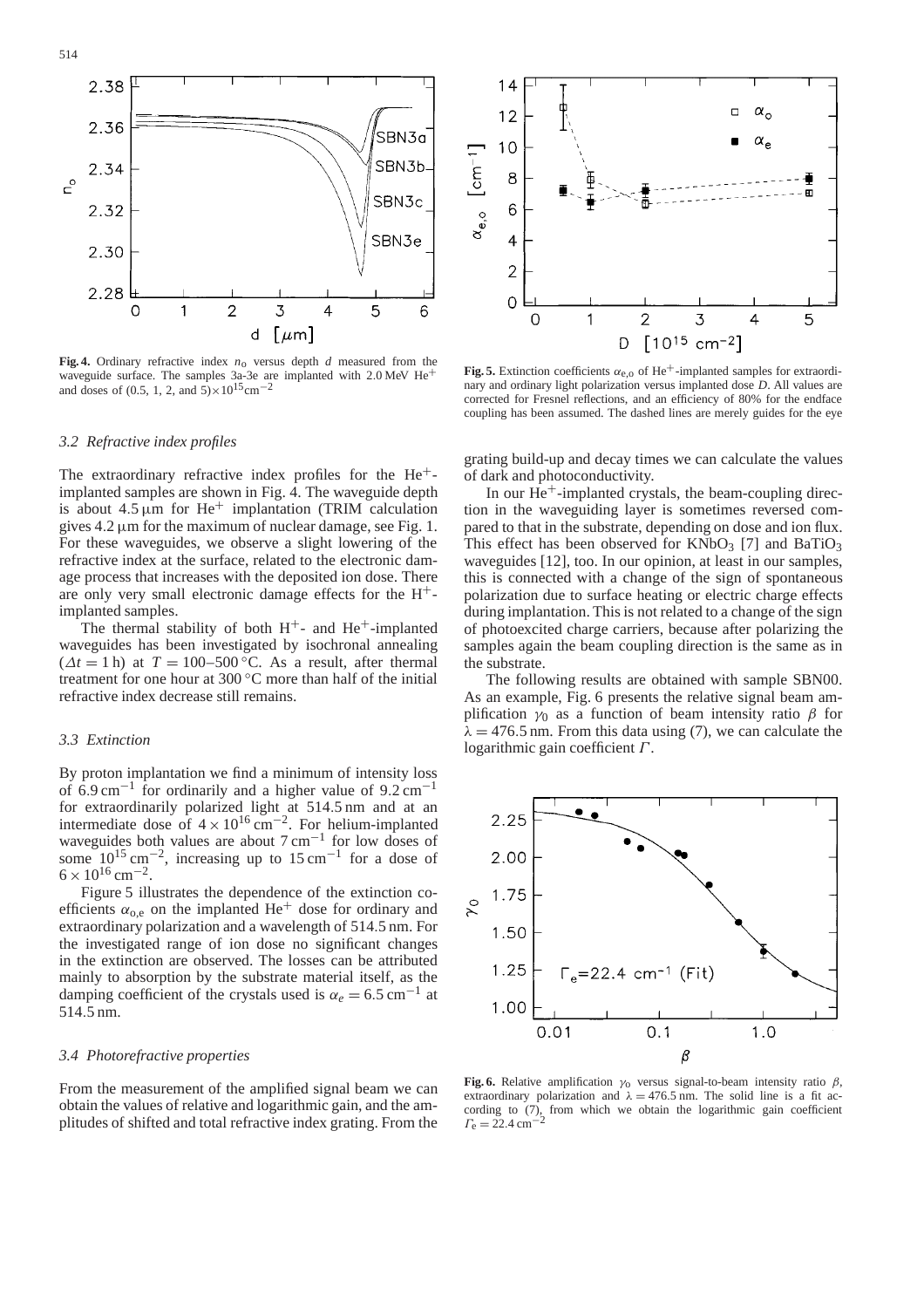



**Fig. 7.** Logarithmic gain coefficient Γe,o for extraordinary (•) and ordinary (⊙) light polarization measured for different wavelengths  $\lambda$  (sample SBN00). The dashed lines are merely guides for the eye

As can be seen in Fig. 7, the logarithmic amplification Γ in TWM decreases with increasing wavelength  $\lambda$ . Each measured value is the result of a fit according to (7). Maximum coefficients of  $23 \text{ cm}^{-1}$  are reached for extraordinary polarization, whereas for ordinarily polarized light all values are by a factor of 6 lower according to the smaller active electrooptic coefficient ( $r_{13}$ , 50 pmV<sup>-1</sup> instead of  $r_{33}$ , 280 pmV<sup>-1</sup>, both values for  $\lambda = 514.5$  nm).

From the measurements of logarithmic gain  $\Gamma$  and that of diffraction efficiency  $\eta$  we can calculate the  $\pi/2$ -shifted part  $\Delta n_{\phi} \propto \Gamma$  and the total amount  $|\Delta n| \propto \sqrt{\eta}$  of refractive index change. The results in Fig. 8 indicate that we only have a refractive index grating shifted approximately by  $\pi/2$ relative to the intensity pattern. This shift points to diffusion as the dominant charge transport mechanism in our ionimplanted SBN61 waveguides.

For small interaction lengths and comparable light intensities of the two interacting beams, the build-up time  $\tau$  of TWM is equal to the Maxwell time. This has been prooved



**Fig. 9.** Double logarithmic plot of grating build-up time  $\tau$  and calculated photoconductivity  $\sigma_{ph}$  versus intensity *I* for ordinary ( $\circ$ ,  $\Box$ ) and extraordinary  $(\bullet, \blacksquare)$  polarized light (sample SBN00). The intensity ratio is 1,  $\lambda = 514.5$  nm, and the solid lines are linear fits to the measured values

by comparing time constants of TWM and that of erasure of the grating during read-out, when the pump beam is switched off. Thus, from measurements of the intensity dependence of  $\tau$  (Fig. 9) we can deduce dark and photoconductivity,  $\sigma_d$  and  $\sigma_{\rm ph} = \sigma_o I^x$ .

In general, according to a two-level model for the charge transport, photoconductivity depends nonlinearly on intensity. For the  $He<sup>+</sup>$ -implanted sample SBN00, Fig. 9 shows this sublinear photoconductivity with  $x \approx 0.55$  for both polarizations.

With increasing implanted dose, we observe a decrease of the saturation value of logarithmic gain  $\Gamma$ . Saturation is obtained at an intensity higher than 200 Wcm−2. Depending on the quality of endface polishing, the values are not constant over the sample width of 5 mm, as can be seen in Fig. 10. For extraordinary light polarization a maximum amplification of about 45 cm<sup>-1</sup> can be achieved for  $\lambda = 514.5$  nm, and for blue light these values are even slightly higher. At the same time, the grating build-up time increases from 2.2 ms (sample SBN3a) to 10.3 ms (sample SBN3e). In [17] the opposite



**Fig. 8.** Saturation value of total refractive index change  $|\Delta n|$  and  $\pi/2$ shifted part  $\Delta n_{\phi}$  versus intensity *I* (sample SBN00). The data are obtained from measurements of logarithmic gain  $\Gamma$  ( $\square$ ) and of diffraction efficiency  $\eta$  ( $\bullet$ ) for  $\lambda = 514.5$  nm



**Fig. 10.** Logarithmic gain coefficient Γ measured at different positions *z* where the light is coupled into the samples SBN3a–SBN3e. Sample width is 5 mm, and  $z = 0$  mm and  $z = 5$  mm correspond to the sample edges